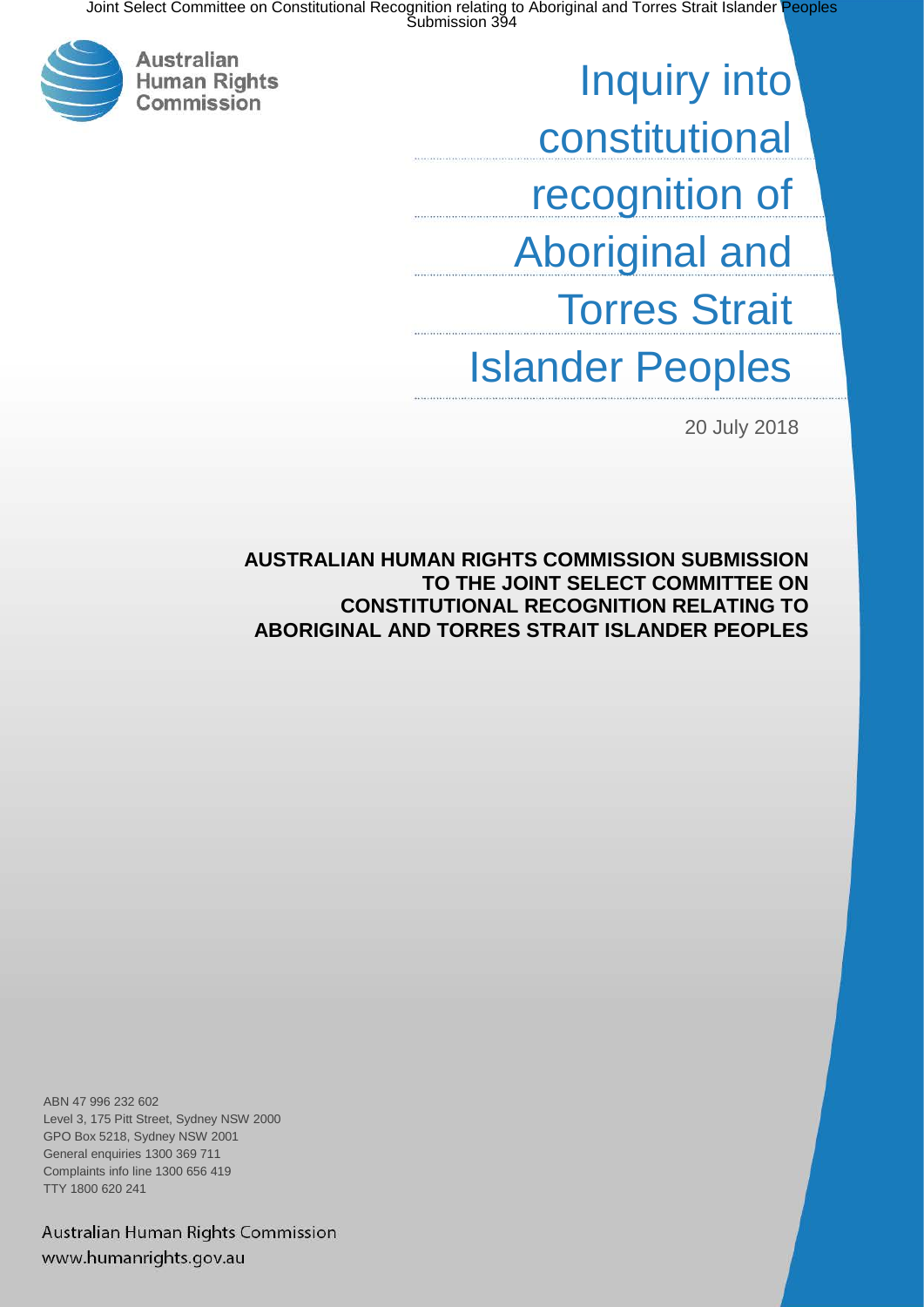Australian Human Rights Commission

*Inquiry into constitutional recognition of Aboriginal and Torres Strait Islander Peoples - July 2018* 

## **Table of Contents**

|              | Australian Human Rights Commission Submission to the Joint Select<br><b>Committee on Constitutional Recognition relating to Aboriginal and</b> |  |
|--------------|------------------------------------------------------------------------------------------------------------------------------------------------|--|
| 1            |                                                                                                                                                |  |
| $\mathbf{2}$ |                                                                                                                                                |  |
|              |                                                                                                                                                |  |
|              |                                                                                                                                                |  |
|              |                                                                                                                                                |  |
|              | Step 1: Parliament to commit to achieving constitutional reform within five                                                                    |  |
|              |                                                                                                                                                |  |
|              | Step 2: A regular motion of support for constitutional reform be introduced                                                                    |  |
|              | Step 3: A negotiation process occur to agree on the wording of                                                                                 |  |
|              | constitutional reform to be taken to the Australian people  9                                                                                  |  |
|              | Step 4: A revamped Aboriginal and Torres Strait Islander Peoples<br>Recognition Act be enacted that provides for a new engagement              |  |
|              | with Aboriginal and Torres Strait Islander peoples 11                                                                                          |  |
| 3            | Actions to be undertaken alongside constitutional reform 12<br>A representative voice for Aboriginal and Torres Strait Islander peoples 12     |  |
| 4            |                                                                                                                                                |  |
|              |                                                                                                                                                |  |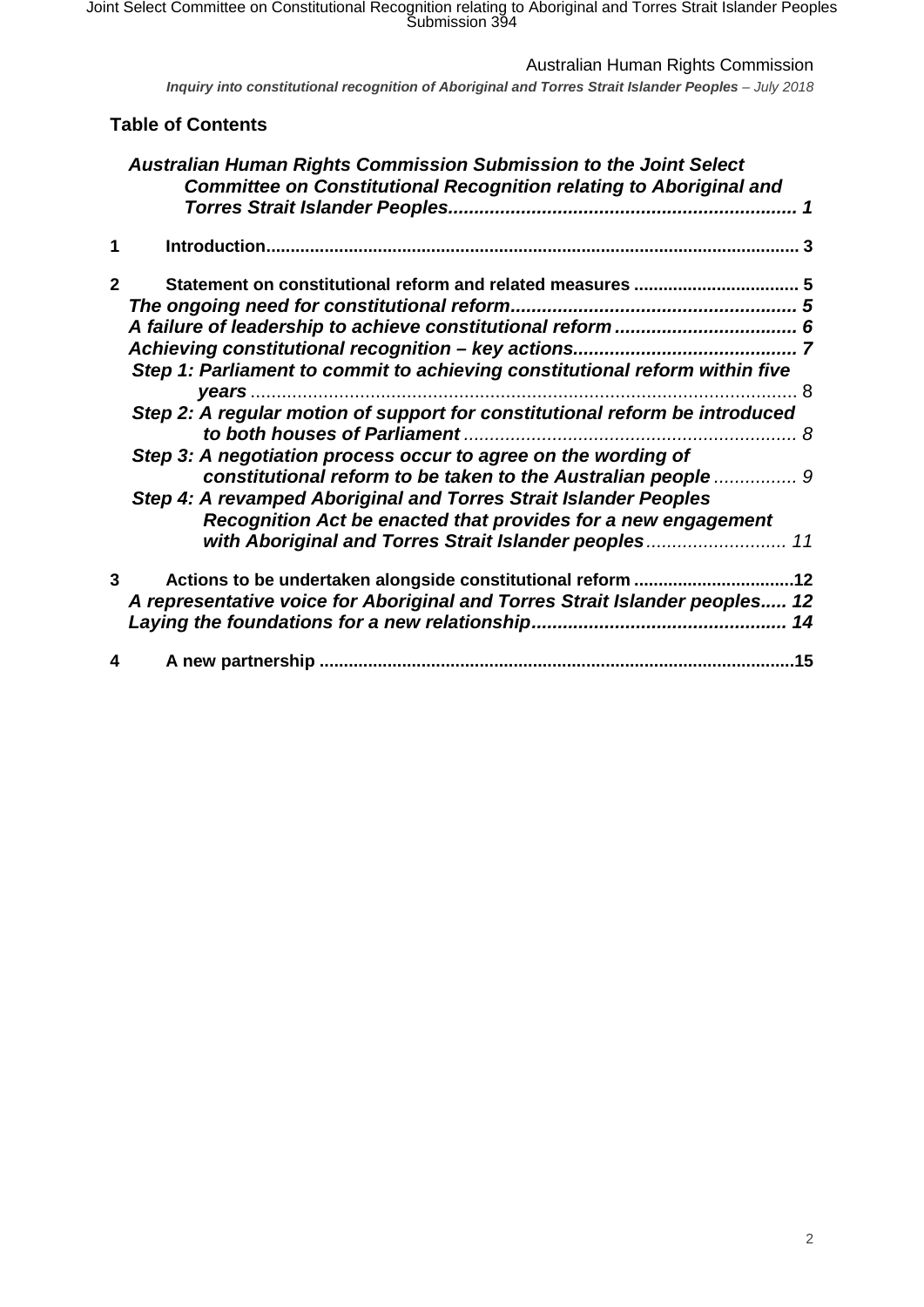*Inquiry into constitutional recognition of Aboriginal and Torres Strait Islander Peoples – July 2018* 

# <span id="page-2-0"></span>**1 Introduction**

- 1 The Australian Human Rights Commission makes this submission to the Joint Select Committee on Constitutional Recognition. It has been developed by each person who has held the statutory position of Aboriginal and Torres Strait Islander Social Justice Commissioner, namely:
	- Ms. June Oscar AO, 2017 current;
	- Mr. Mick Gooda, Social Justice Commissioner, 2010 2016;
	- Professor Tom Calma AO, Social Justice Commissioner, 2004 2010;
	- Dr. William Jonas AM, Social Justice Commissioner, 1999 2004; and
	- Dr. Mick Dodson AM, Social Justice Commissioner 1993-1998.[1](#page-16-0)
- 2 The role of Social Justice Commissioner was created by the federal Parliament in 1993 to provide ongoing scrutiny and guidance about the human rights issues faced by Aboriginal and Torres Strait Islander peoples.
- 3 Each Social Justice Commissioner over the past 25 years has highlighted the need for constitutional reform through their work.
- 4 An overview of the findings of each Commissioner is included as **Attachment 1** to this submission. The attachment also identifies related developments in this time.
- 5 Each Commissioner has identified the need for constitutional reform as an integral component of the reforms necessary across our parliamentary system to address the ongoing human rights concerns faced by Aboriginal and Torres Strait Islander peoples.
- 6 Crucially, they have all explicitly noted that constitutional reform is **but one** important element of the response necessary from the government.
- 7 A failure to understand the complementary nature of constitutional reform is one of the key failings of the current debates on constitutional recognition. It has placed unrealistic expectations on what such reform can achieve while failing to provide appropriate consideration of other essential reforms to accompany it.
- 8 Social Justice Commissioners, past and present, have come together at this time due to their joint concern at the lack of a clear direction towards the achievement of constitutional reform.
- 9 There has been significant consideration and public consultation on the issue over an eight-year period. Clear proposals for reform have been identified. A high degree of consensus among the community and Aboriginal communities about these reforms has also been identified.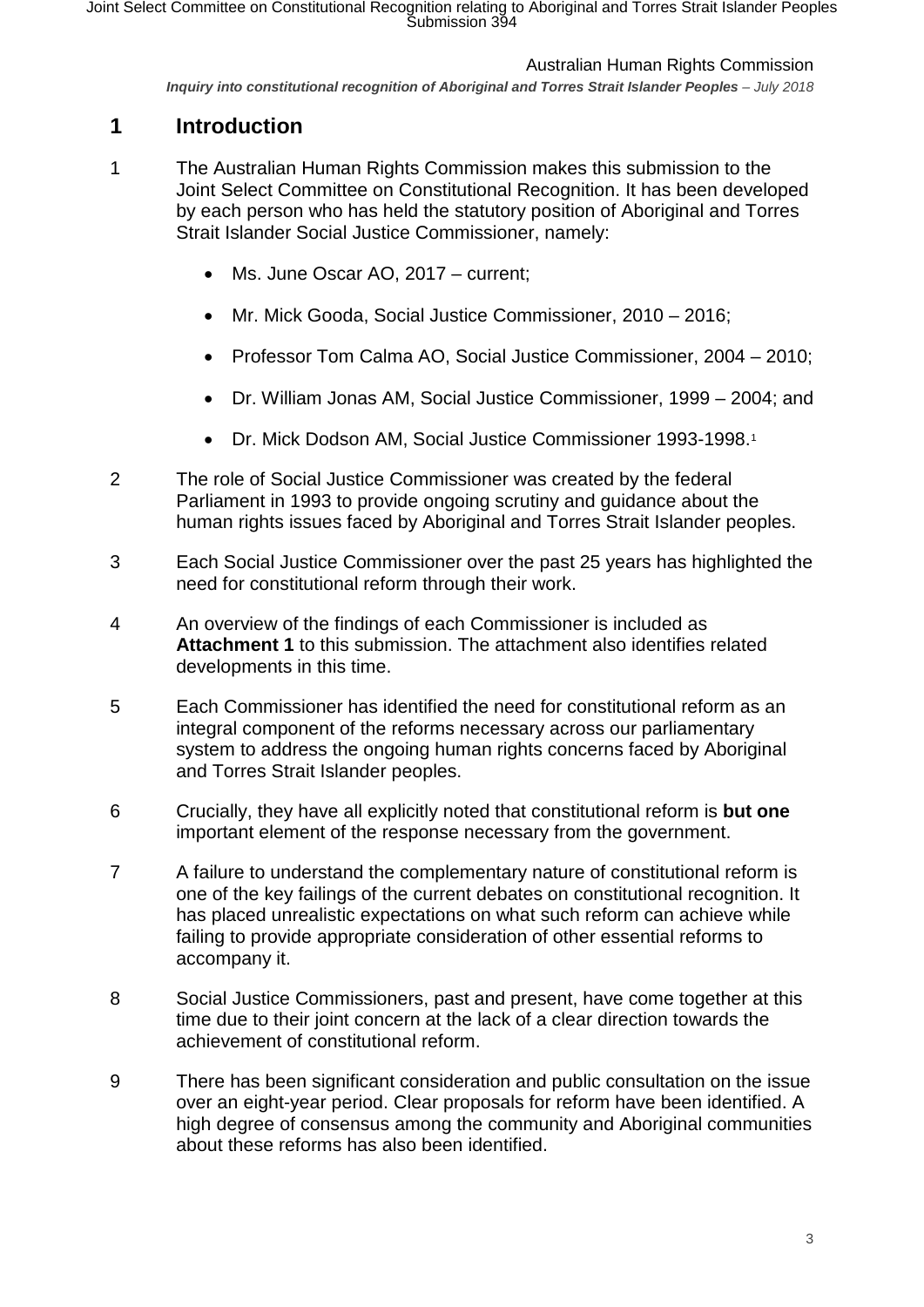*Inquiry into constitutional recognition of Aboriginal and Torres Strait Islander Peoples – July 2018* 

- 10 The present and former Social Justice Commissioners are of the view that successive governments have failed to act decisively on constitutional reform and have not capitalised on public support through this indecision.
- 11 The statement that follows is intended to assist Parliament to find a pathway forward that will ultimately achieve constitutional reform.
- 12 The critical elements of such a pathway are identified as follows:
	- a. A commitment from the federal Parliament to achieve constitutional reform within the next five years.
	- b. A regular process by which federal parliamentarians can be held accountable to the Australian people by indicating whether they support constitutional reform or not.
	- c. A process of negotiation between parliamentarians, the government and Aboriginal and Torres Strait Islander peoples about the ultimate form of constitutional recognition.
- 13 A range of complementary measures are also identified to sit alongside constitutional reform relating to:
	- Effective parliamentary oversight for outcomes on indicators of wellbeing for Aboriginal and Torres Strait Islander peoples.
	- Meaningful participation by Aboriginal and Torres Strait Islander peoples including obtaining their consent in matters that affect them.
	- A framework for ongoing dialogue to recognise and address the consequences of past and ongoing injustices, through truth and reconciliation processes.
- 14 These complementary measures will take longer to achieve and require a commitment over a 25 year period. They should, however, commence immediately.
- 15 The proposals made in this submission are, in our view, consistent with the four criteria of referendum success set out in the Final Report of the Expert Panel on Recognising Aboriginal and Torres Strait Islander Peoples in the Constitution, namely:
	- contribute to a more unified and reconciled nation;
	- be of benefit to and accord with the wishes of Aboriginal and Torres Strait Islander Peoples;
	- be capable of being supported by an overwhelming majority of Australians from across the political and social spectrums; and
	- be technically and legally sound.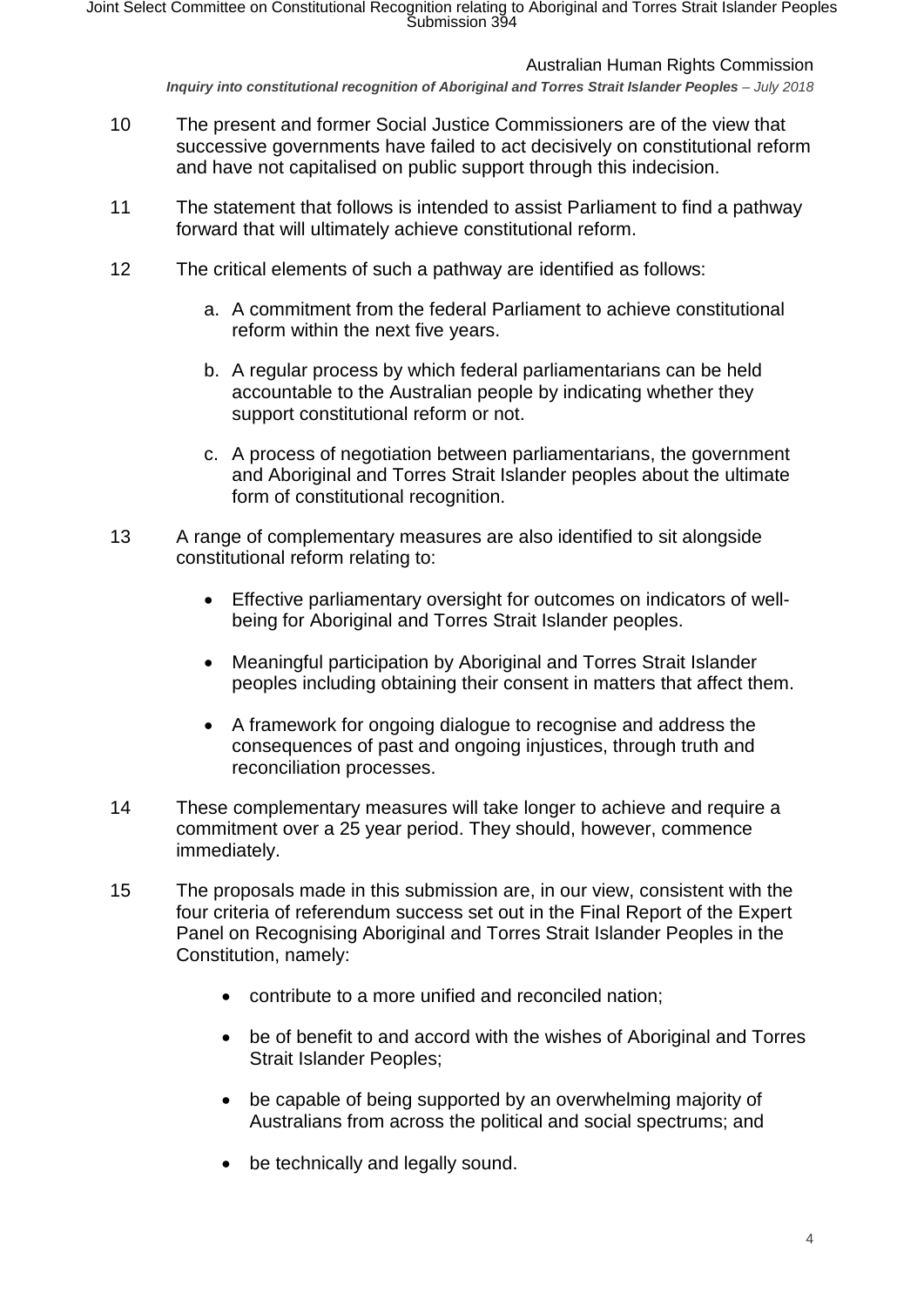*Inquiry into constitutional recognition of Aboriginal and Torres Strait Islander Peoples – July 2018* 

# <span id="page-4-0"></span>**2 Statement on constitutional reform and related measures**

- 16 This statement is made by every Aboriginal person to hold the office of Social Justice Commissioner over a 25 year period.
- 17 As the national monitor of the enjoyment of human rights by Aboriginal and Torres Strait Islander peoples, we are uniquely placed to offer advice on options for constitutional reform and pathways to achieving it.

## <span id="page-4-1"></span>*The ongoing need for constitutional reform*

- 18 Every Commissioner since 1993 has identified the need for constitutional reform through our monitoring and reporting. We have made recommendations to this end in response to:
	- Major inquiries identifying the ongoing experience of racism and discrimination by Aboriginal and Torres Strait Islander peoples (such as the Royal Commission into Aboriginal Deaths in Custody, National Inquiry into Racist Violence and Bringing Them Home).
	- The Proposals for a Social Justice Package, as part of a settlement for the extinguishment of native title (1995).
	- The reconciliation process (1991-2000).
	- The abolition of Aboriginal and Torres Strait Islander representation within government through ATSIC (2004).
	- The national human rights consultation (2009).
	- Consultations on constitutional recognition (2012 onwards).
- 19 As Social Justice Commissioners, we have reported on the reliance of government on the Constitution to discriminate against Aboriginal and Torres Strait Islander peoples to enable:
	- The confirmation of extinguishment of native title between 1975 and 1992 (with commitments made in 1993 to remedy this through the implementation of other measures of restitution which were subsequently not met).
	- The removal of heritage protection laws for a group of Aboriginal people due to their unwillingness to consent to a development.
	- The winding back of rights to negotiate on native title about some land tenures, following the High Court's decision in *Wik* that Aboriginal interests in land may continue to co-exist with other tenures.
	- The acquisition of Aboriginal property without consent and the removal of the protection of racial discrimination laws from all Aboriginal people in the Northern Territory (and some parts of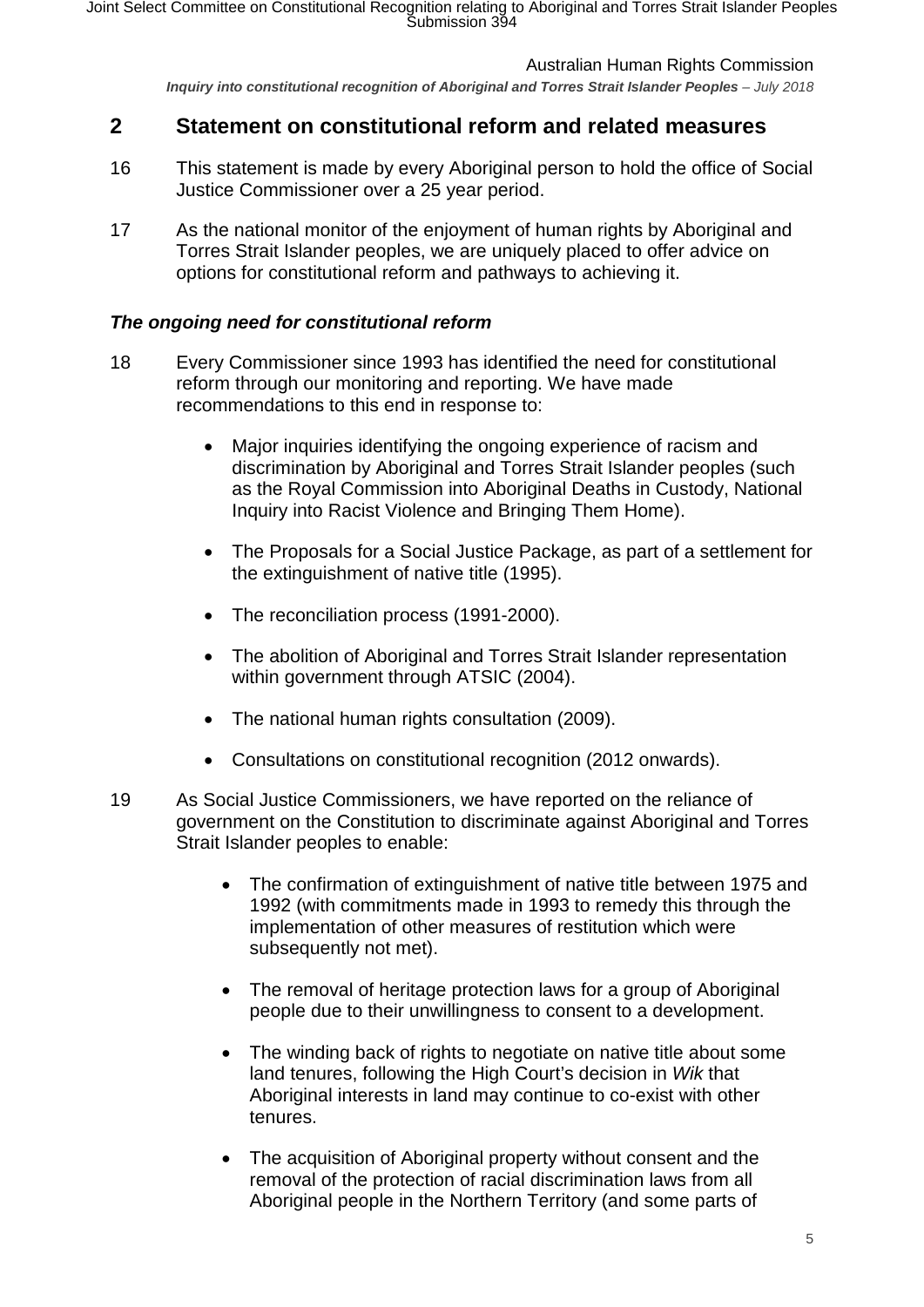*Inquiry into constitutional recognition of Aboriginal and Torres Strait Islander Peoples – July 2018* 

Queensland) through the Northern Territory Emergency Response legislation.

- 20 These examples make clear that the Australian Constitution enables and permits racial discrimination to occur in the twenty-first century.
- 21 These examples, unfortunately, indicate that the potential for the Constitution to be used in this way is not merely theoretical, but something that has been actively utilised by successive Parliaments.
- 22 We are unable to identify another country that provides the constitutional power to discriminate in this way.
- 23 Our reputation as a country that respects the rule of law and human rights is reduced by the continuation of racially discriminatory power in our Constitution. There remains a pressing need for the removal of such provisions from our Constitution.
- 24 We have witnessed and, in various ways, participated in debates about constitutional recognition since 2010. In this time, various proposals for reform have been identified and debated in detail.

# <span id="page-5-0"></span>*A failure of leadership to achieve constitutional reform*

- 25 In our view, we have been unable to achieve constitutional recognition since 2010 for the following reasons:
	- *1) An inability by parliamentarians across political lines to agree on an acceptable scope of constitutional reform.*

Clear proposals for reform have been identified, and yet parliamentarians have not been able to agree on the scope of reform.

In particular, a minority of parliamentarians have adopted the contradictory position of being willing to remove existing language in the Constitution that permits racism (section 25 and section 51(xxvi)) but are unwilling to put in its place language that would unequivocally prevent discrimination in the future.

*2) A desire by some parliamentarians for absolute certainty about the impact of any constitutional reform for the future.*

The inability of parliamentarians to agree an acceptable scope of constitutional reform has been informed by a desire for absolute clarity on how a reformed Constitution would operate in the future.

The 1967 Referendum is an example of how it is not possible to provide an absolute guarantee of this nature. At the time, the 1967 Referendum was seen as a beneficial measure that enabled the inclusion of Aboriginal and Torres Strait Islander peoples at the federal level, by allowing the making of laws for them. It would have been incomprehensible to the many Indigenous and non-Indigenous activists who campaigned so long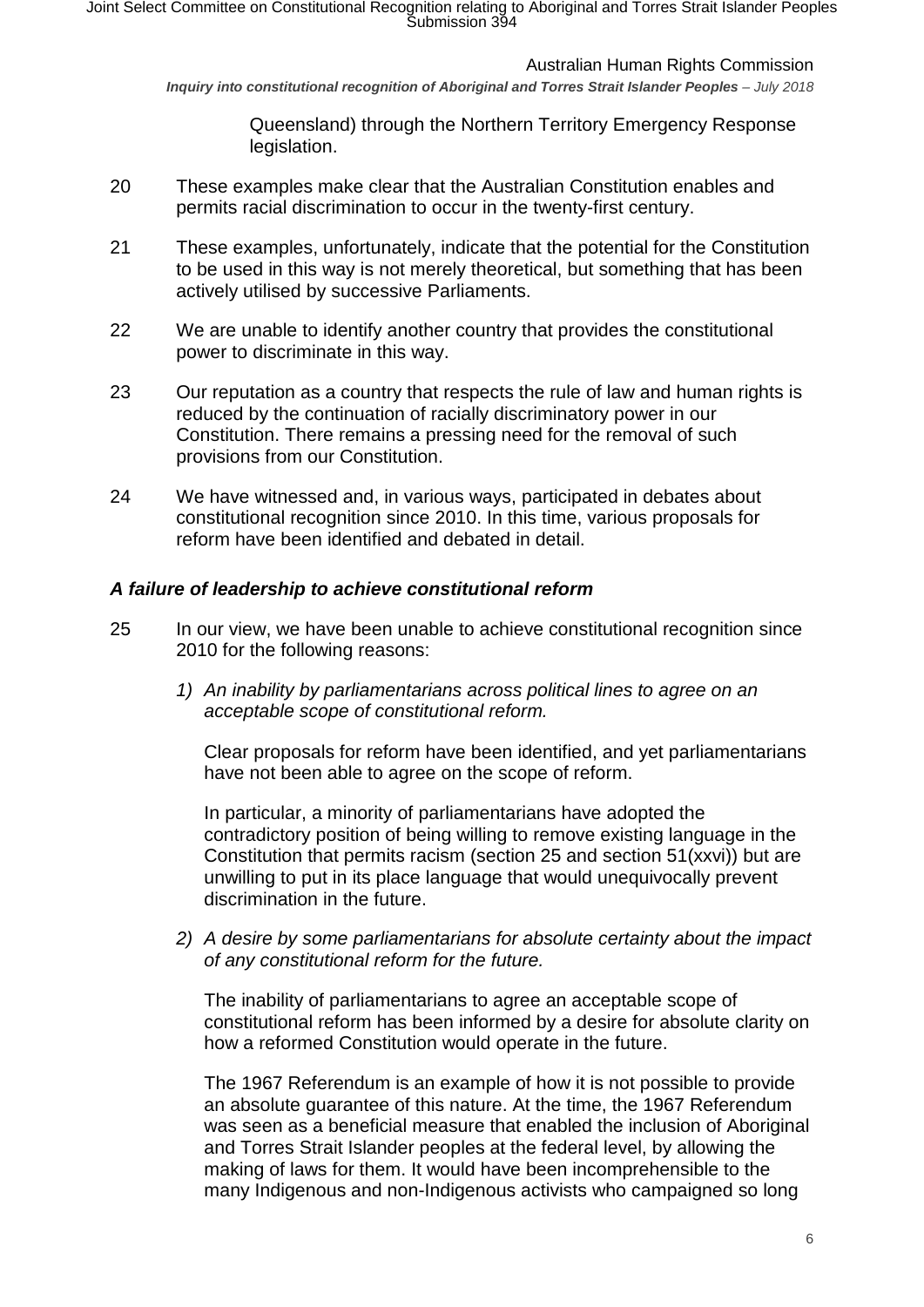*Inquiry into constitutional recognition of Aboriginal and Torres Strait Islander Peoples – July 2018* 

and hard for that constitutional reform that it would ultimately have enabled the passage of racially discriminatory laws by the federal Parliament in the 1990s and 2000s.

*3) An unwillingness to sit down and negotiate with Aboriginal and Torres Strait Islander peoples.*

Since 2010, consideration of constitutional reform has moved down two parallel pathways – understanding what is acceptable to Aboriginal and Torres Strait Islander peoples, and understanding what is acceptable to our elected representatives.

These two pathways have not been brought together through a robust negotiation process.

- 26 These factors have resulted in a state of inertia.
- 27 Some Aboriginal and Torres Strait Islander peoples have consequently lost faith in the ability for constitutional reform to deliver change that is meaningful to them. It has led to recent developments, such as the Uluru Declaration, to focus instead on the importance of measures other than constitutional reform.
- 28 In our view, this reflects a failure of leadership across government and the Parliament.

#### <span id="page-6-0"></span>*Achieving constitutional recognition – key actions*

- 29 We continue to believe that constitutional reform should be treated as necessary and as a priority for our nation.
- 30 Constitutional reform *complements* the actions identified in the Uluru Statement from the heart (of 2017).
- 31 The pursuance of constitutional reform should not be a substitute for responding to the Uluru Statement.
- 32 Nor should responding to the Uluru Statement be a substitute for pursuing constitutional reform.
- 33 Achieving such recognition, however, will require us to overcome the challenges that have arisen over the past eight years.
- 34 Parliament will need to exercise leadership on this issue and unite Australians in the belief that there is no place for racism in our Constitution.
- 35 We propose the following process to achieve constitutional recognition: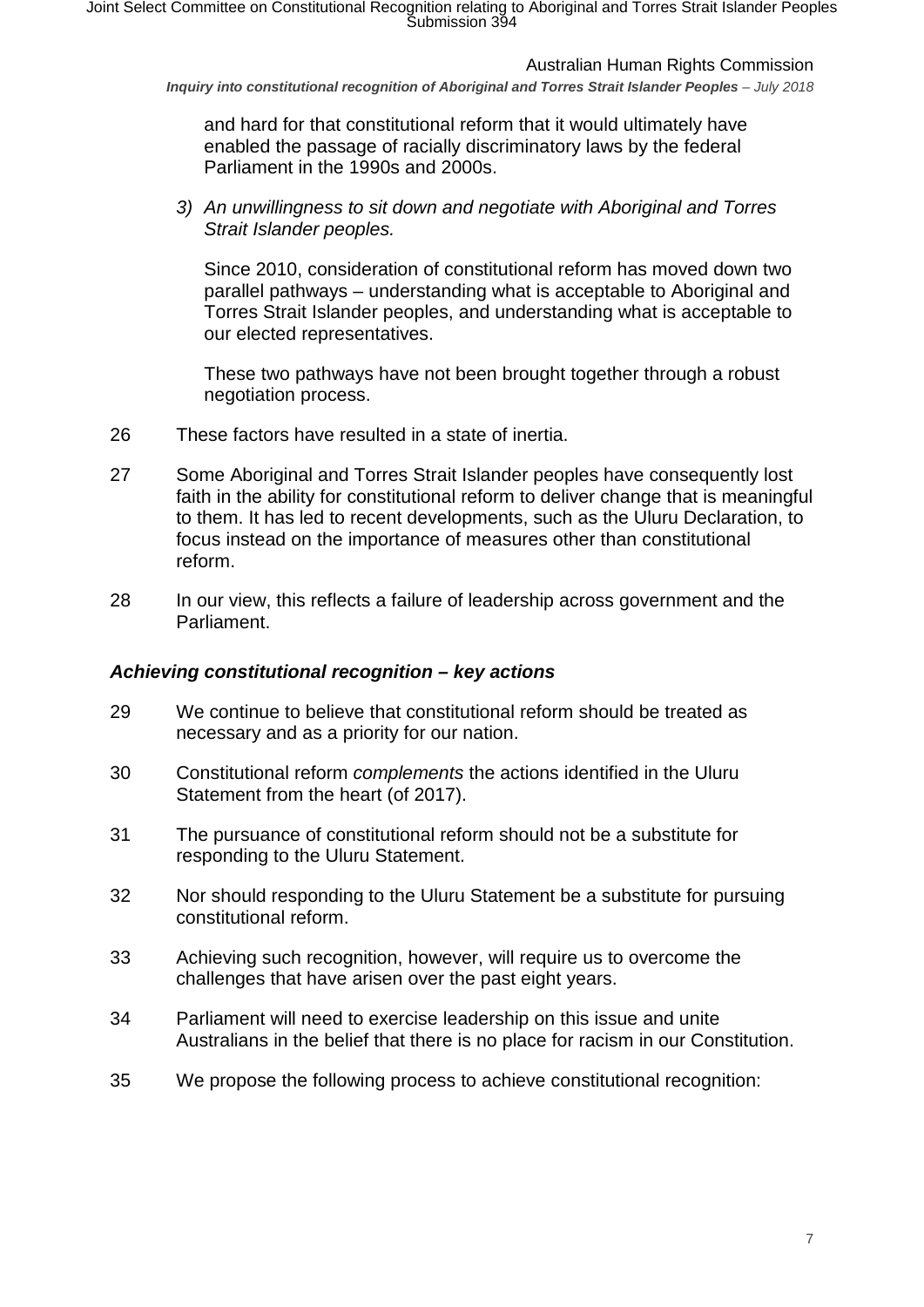*Inquiry into constitutional recognition of Aboriginal and Torres Strait Islander Peoples – July 2018* 

# <span id="page-7-0"></span>*Step 1: Parliament to commit to achieving constitutional reform within five years*

- 36 Parliament should commit to achieving constitutional recognition by the end of the next term of Parliament at the latest (i.e., within five years).
- 37 This Joint Committee has an ongoing role in finalising the Referendum question and recommending to the government the timing for conducting a Referendum.

# <span id="page-7-1"></span>*Step 2: A regular motion of support for constitutional reform be introduced to both houses of Parliament*

- 38 The timing of a Referendum will be informed by the level of support for such reform. The support of federal Parliamentarians will be one key element of determining whether a Referendum can be carried.
- 39 To date, federal Parliamentarians have considered this issue when introducing into law the *Aboriginal and Torres Strait Islander Recognition Act 2013* (Cth). This Act committed the Parliament to:
	- placing before the Australian people at a referendum a proposal for constitutional recognition of Aboriginal and Torres Strait Islander peoples; and
	- building the national consensus needed for the recognition of Aboriginal and Torres Strait Islander peoples in our Constitution.<sup>[2](#page-16-1)</sup>
- 40 This Act ceased on 28 March 2018, with these commitments not achieved.
- 41 Parliament has a responsibility to take leadership on this issue. For this reason, **a motion should be introduced in the Parliament on a regular basis to identify the level of support among parliamentarians for removing racism from our Constitution.** It should be co-sponsored by the Prime Minister and Leader of the Opposition.
- 42 The purpose of such a motion is two-fold:
	- *Transparency:* If there are members of parliament who do not agree with the proposition that Australia's Constitution should be nondiscriminatory, the voters of Australia are entitled to know this. If their opposition is based on the proposed reforms (once settled) then this should be openly stated and subject to scrutiny.
	- *Focus:* The continued existence of discrimination in our Constitution is extremely problematic. A regular motion highlighting this issue, leads to important questions from the public such as 'what will you do about it?' and 'how much longer will this be tolerated?'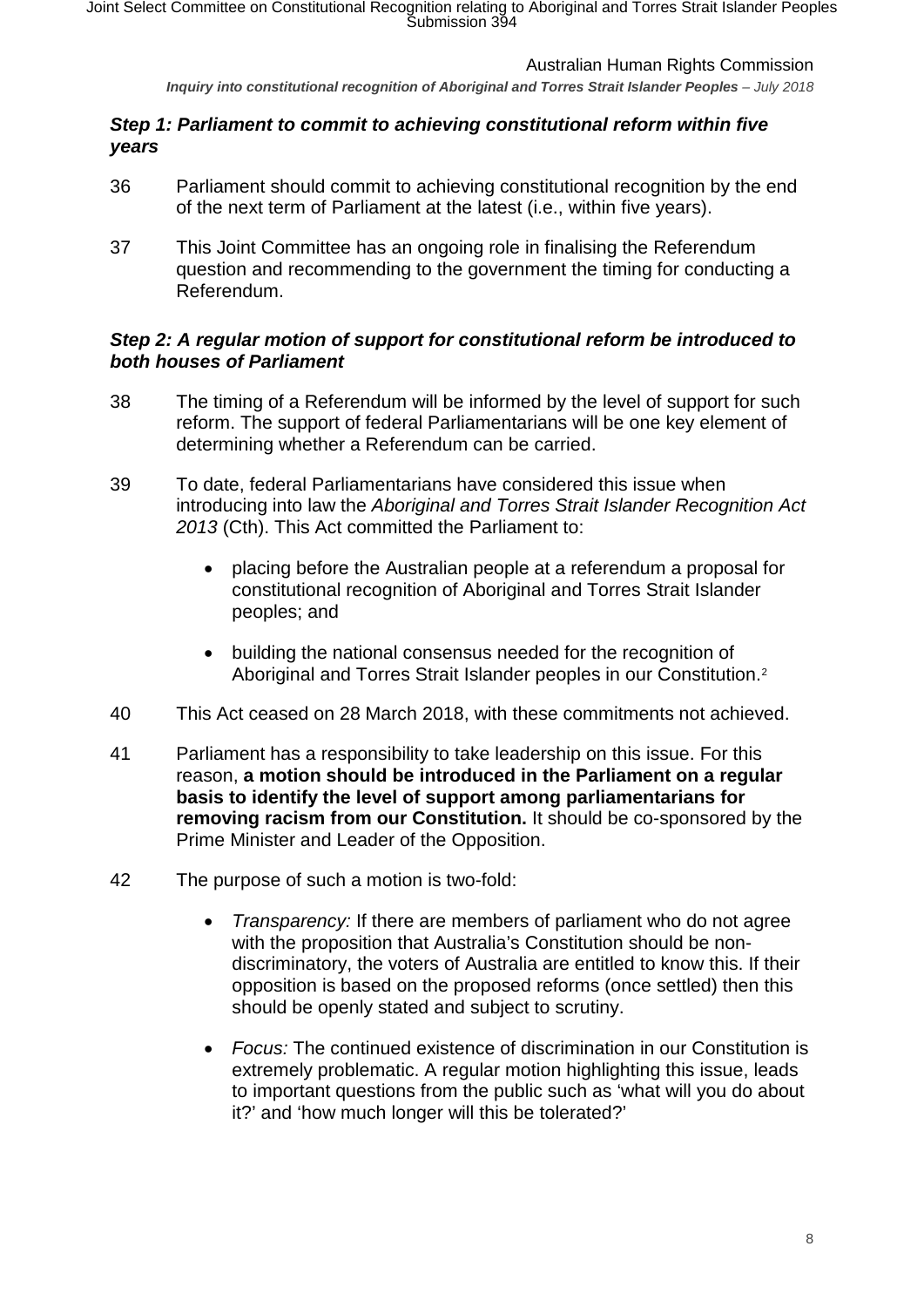*Inquiry into constitutional recognition of Aboriginal and Torres Strait Islander Peoples – July 2018* 

# <span id="page-8-0"></span>*Step 3: A negotiation process occur to agree on the wording of constitutional reform to be taken to the Australian people*

- 43 This Joint Committee, and the Australian people, now have before them a range of options for reforming the Constitution. The legwork has been done to identify options for reform.
- 44 What is now required is an agreed view of the form constitutional recognition should take and a focus on consensus building to ensure success at Referendum.
- 45 What has not occurred in the past eight years is negotiation with representatives of Aboriginal and Torres Strait Islander peoples to agree on the final wording and approach to proposed reform.
- 46 No negotiation has occurred with Aboriginal and Torres Strait Islander peoples despite broad acceptance of the principles for constitutional reform that was proposed by the Expert Panel on Constitutional Recognition in 2010, one of which was that any reform 'be of benefit to and accord with the wishes of Aboriginal and Torres Strait Islander peoples.'
- 47 This Joint Committee should recommend a mechanism for negotiating an agreed form of wording with representatives of Aboriginal and Torres Strait Islander peoples. This should identify how the Prime Minister will ensure engagement and support from First Ministers in each state and territory, to maximise the potential for a successful referendum.
- 48 While identifying representation is a challenging issue, there are many existing mechanisms and processes that can be built on for this task.
- 49 Such negotiation should build on existing representative structures across the nation. For example, the ACT has an elected representative body that has a unique role of annually scrutinising government policies and programmes that impact Indigenous Territorians. Victoria has undertaken consultations on identifying the representatives for treaty negotiations. The NT government has entered into an agreement with the four land councils for similar discussions. SA had commenced similar discussions. Federal consultative mechanisms also exist such as the National Health Leadership Forum, the National Native Title Council and the National Congress of Australia's First Peoples.
- 50 The task of this Joint Committee should be to identify an appropriate negotiating forum to finalise constitutional reform proposals.
- 51 The reform proposals should emerge from these negotiations.
- 52 We note that there are common elements of agreement to the proposals from the various consultation processes to date.
- 53 Most notably, there is near unanimous agreement on the need to remove the racism of section 25 of the Constitution as well as the ability to pass laws based on race in section 51(xxvi).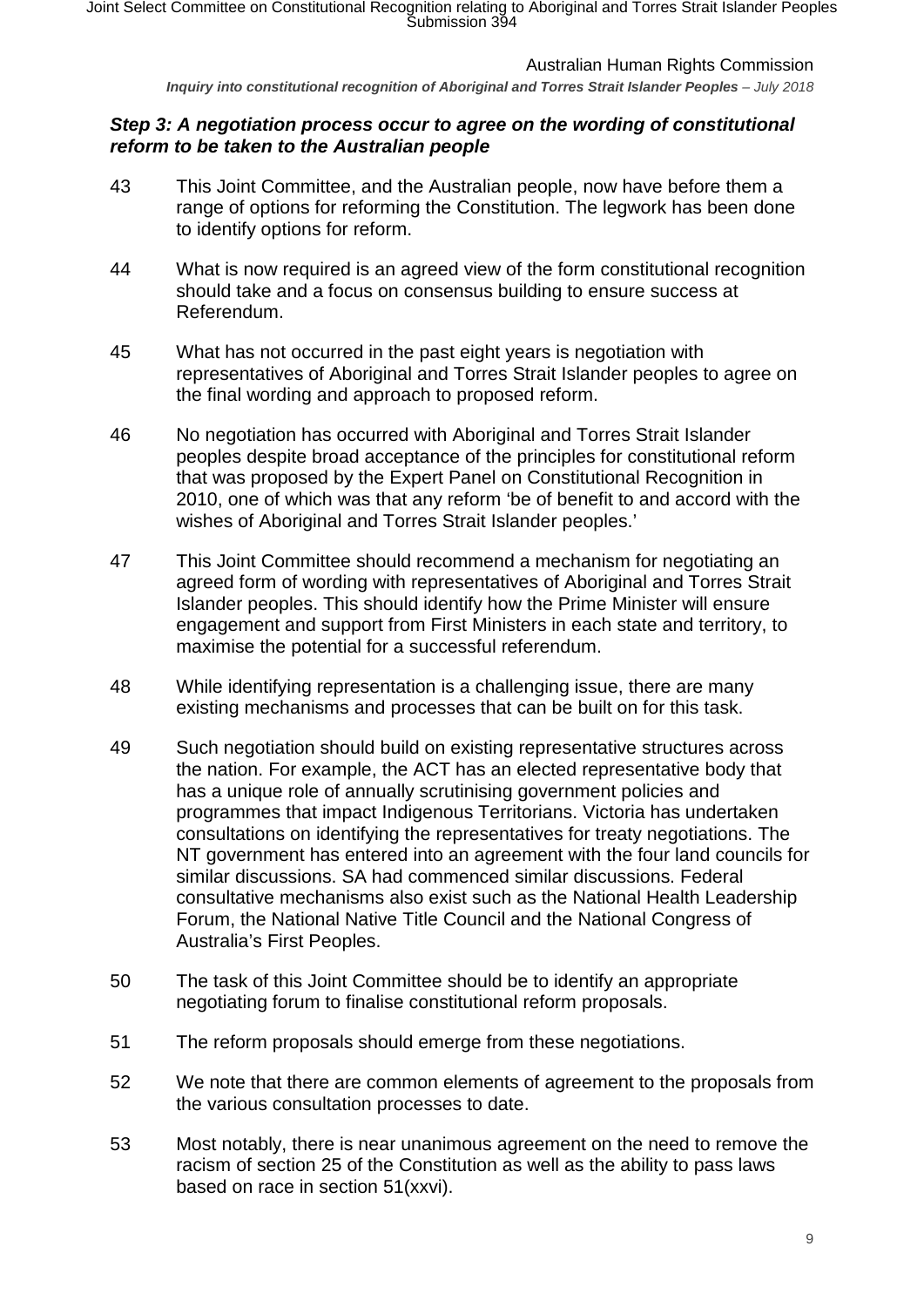*Inquiry into constitutional recognition of Aboriginal and Torres Strait Islander Peoples – July 2018* 

- 54 There is also a high degree of agreement on the importance of providing recognition of Aboriginal and Torres Strait Islander peoples in the Constitution. However, the scope and placement of such recognition is contested (for example, whether it should be in a preamble or other section of the Constitution).
- 55 The *Aboriginal and Torres Strait Islander Recognition Act 2013* (Cth), which enjoyed bi-partisan support upon its passage, provides a form of this recognition in section 3 of the Act as follows:

# **3 Recognition**

(1) The Parliament, on behalf of the people of Australia, recognises that the continent and the islands now known as Australia were first occupied by Aboriginal and Torres Strait Islander peoples.

(2) The Parliament, on behalf of the people of Australia, acknowledges the continuing relationship of Aboriginal and Torres Strait Islander peoples with their traditional lands and waters.

(3) The Parliament, on behalf of the people of Australia, acknowledges and respects the continuing cultures, languages and heritage of Aboriginal and Torres Strait Islander peoples.

- 56 There is also more extensive recognition of the place of Aboriginal and Torres Strait Islander peoples in other federal legislation, such as the *Native Title Act 1993* and the *Aboriginal and Torres Strait Islander Act 2005*, the latter of which notes the following in the preamble:
	- AND WHEREAS they have been progressively dispossessed of their lands and this dispossession occurred largely without compensation, and successive governments have failed to reach a lasting and equitable agreement with Aboriginal persons and Torres Strait Islanders concerning the use of their lands;
	- AND WHEREAS it is the intention of the people of Australia to make provision for rectification, by such measures as are agreed by the Parliament from time to time, including the measures referred to in this Act, of the consequences of past injustices and to ensure that Aboriginal persons and Torres Strait Islanders receive that full recognition within the Australian nation to which history, their prior rights and interests, and their rich and diverse culture, fully entitle them to aspire;
	- AND WHEREAS it is also the wish of the people of Australia that there be reached with Aboriginal persons and Torres Strait Islanders a real and lasting reconciliation of these matters;
- 57 We note that the vast majority of successful Referendums to reform the Constitution have involved a minimal change to the Constitution.
- 58 Any reforms should be unambiguous and strictly necessary if they are to be embraced by the Australian people.
- 59 In our view, the starting proposition should be: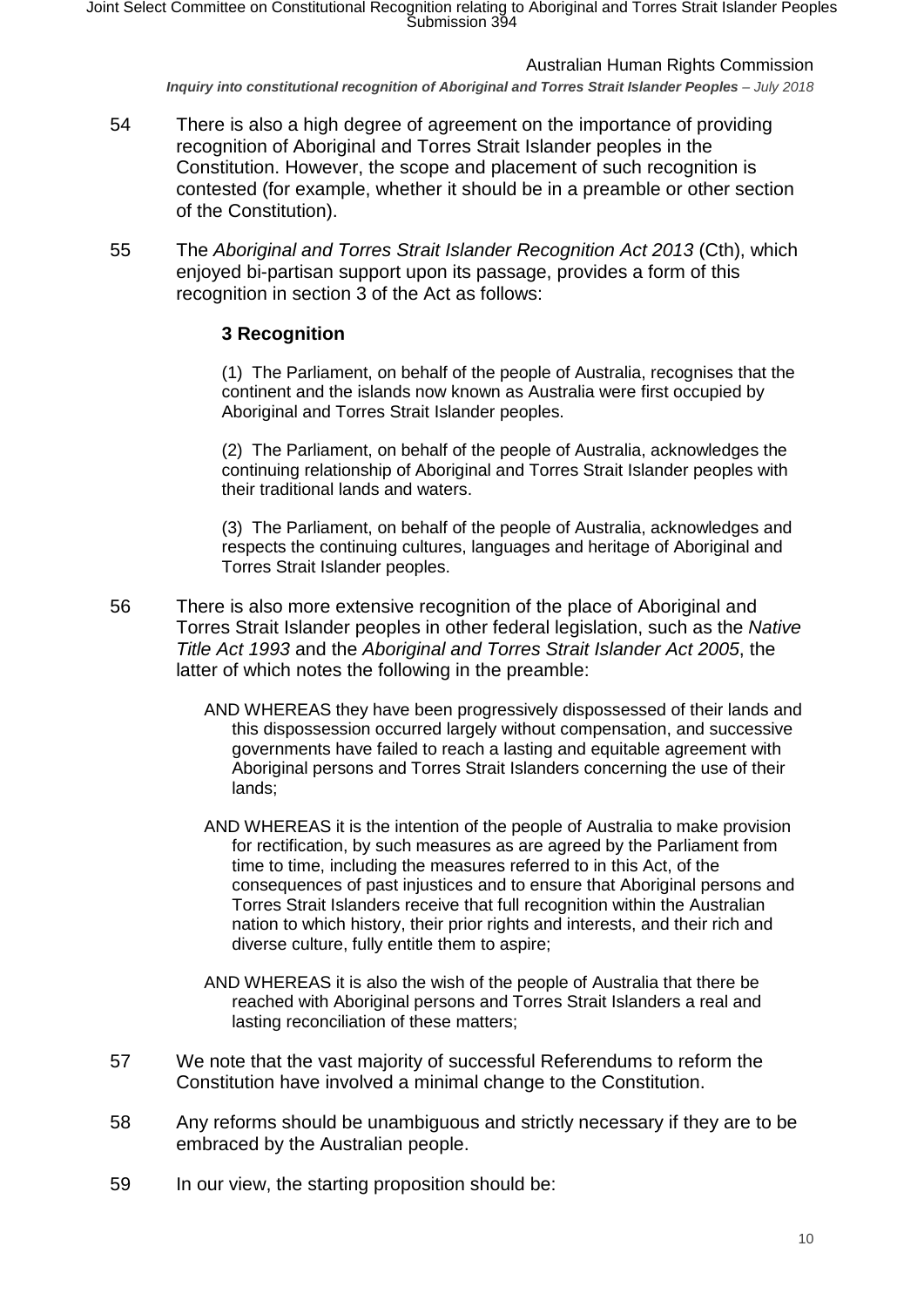*Inquiry into constitutional recognition of Aboriginal and Torres Strait Islander Peoples – July 2018* 

- Repealing section 25 and section 51(xxvi) of the Constitution
- Some form of recognition of the special place of Aboriginal and Torres Strait Islander peoples in Australia.
- 60 While other provisions that have been proposed by the various panels and advisory bodies over the past eight years are logical, we are not convinced that they are necessary or that they are sufficiently unambiguous to enjoy the necessary support of the Australian public.

# <span id="page-10-0"></span>*Step 4: A revamped Aboriginal and Torres Strait Islander Peoples Recognition Act be enacted that provides for a new engagement with Aboriginal and Torres Strait Islander peoples*

- 61 In our view, one of the reasons for failure to achieve constitutional recognition in the past eight years has been set too high an expectation of what such reform can achieve.
- 62 It cannot address the myriad of challenges that currently exist in the relationship between the state and Aboriginal and Torres Strait Islander peoples.
- 63 Constitutional reform will address but one of these challenges the authorisation of racial discrimination by our Constitution.
- 64 Any reform effort must place constitutional reform within its proper context as but one of the components of reform required if we are to ultimately ensure that Aboriginal and Torres Strait Islander peoples are respected as the first peoples of this land and enjoy the same opportunity as other Australians to thrive.
- 65 For constitutional reform to succeed, will require a parallel conversation about other measures to address 'unfinished business.'
- 66 Over the past eight years, discussions on options for constitutional reform have occurred at a time where the government has not:
	- ensured the effective participation of Aboriginal and Torres Strait Islander peoples in decision making that affects their lives
	- addressed well-documented limitations in recognition of native title, due to overly restrictive requirements for connection to country
	- made sufficient progress in addressing inequalities in socio-economic indicators experienced by Aboriginal and Torres Strait Islander peoples
	- engaged in a dialogue with Aboriginal and Torres Strait Islander peoples about remedying 'unfinished business.'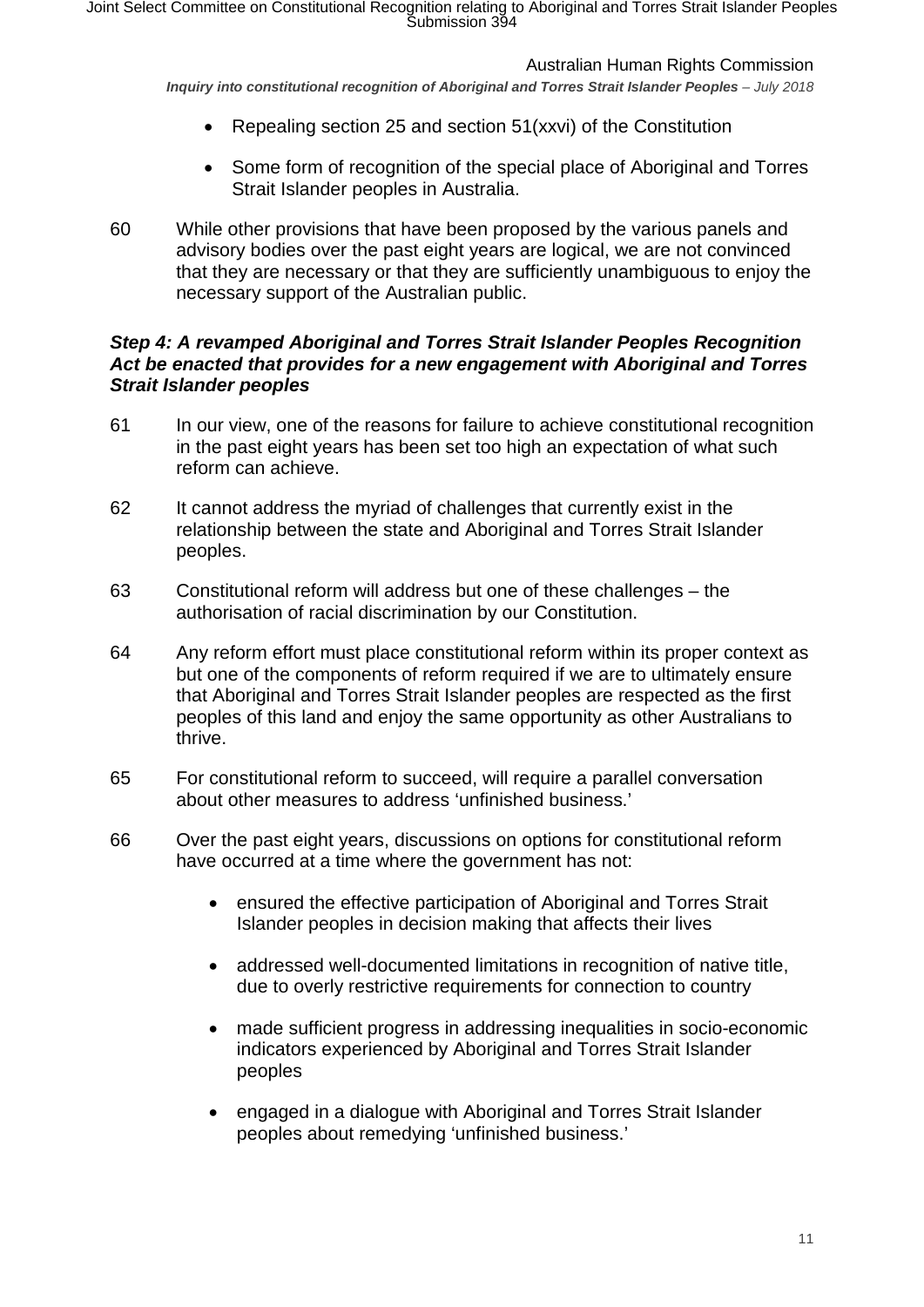*Inquiry into constitutional recognition of Aboriginal and Torres Strait Islander Peoples – July 2018* 

- 67 Aboriginal and Torres Strait Islander peoples have started to lose faith in the value of constitutional recognition as they have not seen improvements in these related issues.
- 68 Accordingly, we recommend that a revamped *Aboriginal and Torres Strait Islander Peoples Recognition Act* be enacted by the federal Parliament that reflects the Parliament's commitment to achieving constitutional reform, but places it alongside renewed commitments to:
	- put into place a mechanism for the representation of Aboriginal and Torres Strait Islander peoples in federal policy development processes
	- create new accountability mechanisms for outcomes in Indigenous service delivery
	- set out guiding principles for negotiating 'unfinished business' with Aboriginal and Torres Strait Islander peoples.
- 69 This legislation should explicitly note that it is anticipated that the challenges faced in the legislation are inter-generational. A 25 year period should be agreed for achieving all elements of the legislation.

# <span id="page-11-0"></span>**3 Actions to be undertaken alongside constitutional reform**

# <span id="page-11-1"></span>*A representative voice for Aboriginal and Torres Strait Islander peoples*

- 70 The federal government has consistently struggled to engage with Aboriginal and Torres Strait Islander peoples in policy development and service delivery.
- 71 There has been no discernible improvement in engagement with Aboriginal and Torres Strait Islander peoples despite the acceptance by Australia of the UN Declaration on the Rights of Indigenous Peoples in 2009.[3](#page-16-2) The Declaration emphasises the importance of 'participation of indigenous peoples in matters that would affect their rights, through representatives freely chosen by themselves' (Article 18, see also Articles 19, 3 and 4).
- 72 It is in the interests of both government and Aboriginal and Torres Strait Islander peoples to ensure the functioning of appropriate representative structures to inform decision-making across all areas of government activity.
- 73 The fact that we currently experience record high rates of incarceration of Aboriginal and Torres Strait Islander peoples and record high rates of engagement of Aboriginal and Torres Strait Islander children in care and protection systems is evidence of the urgent need for change.
- 74 The Australian Human Rights Commission has previously published comprehensive research on models for national representative voices, resulting in the establishment of the National Congress of Australia's First Peoples.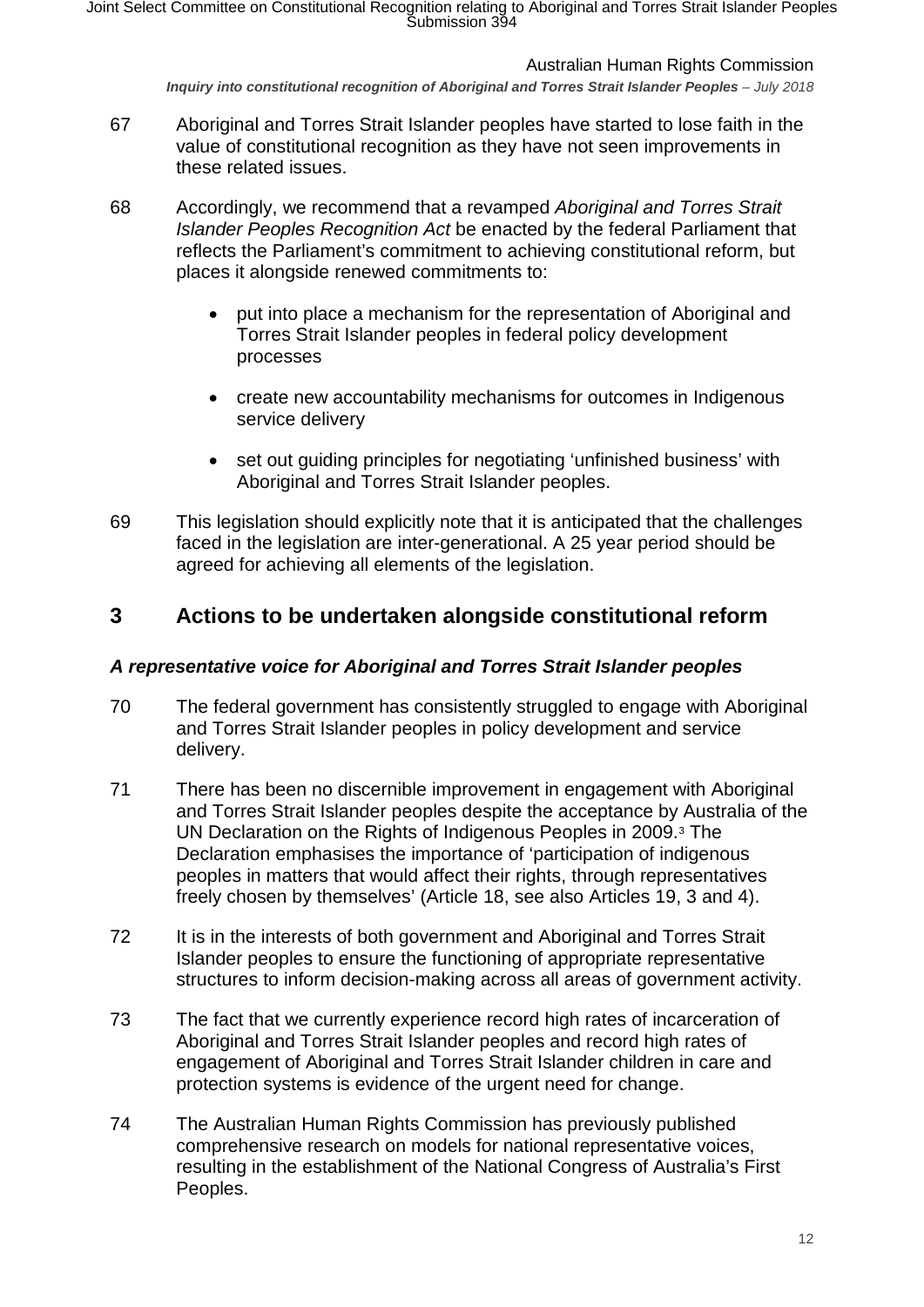*Inquiry into constitutional recognition of Aboriginal and Torres Strait Islander Peoples – July 2018* 

75 We note that the National Congress is in its infancy as a representative organisation. At present, it has over 250 organisations as members and over 9,000 individuals. Consideration should be given to how we build on the early achievements of the Congress in moving forward.

## **Improving government accountability for Indigenous Affairs**

- 76 There is currently a lack of accountability of government for outcomes of services to Aboriginal and Torres Strait Islander peoples. This lack of accountability is integrally connected to the lack of engagement with Aboriginal and Torres Strait Islander peoples.
- 77 One mechanism that can improve accountability is by ensuring Aboriginal and Torres Strait Islander participation in Senate Estimates processes.
- 78 The cross-portfolio Indigenous Affairs day at Senate Estimates could be enhanced by inviting non-parliamentary representatives of Aboriginal and Torres Strait Islander communities to sit with the parliamentary committee for questioning of agencies. Ideally, a national Indigenous representative voice would provide these representatives.
- 79 In the absence of such a voice, they could initially be drawn from the National Congress or related national level representative bodies such as the National Health Leadership Forum.
- 80 While it is not usual for non-parliamentarians to participate in Estimates processes in this way, it is not without precedent.
- 81 There is no requirement of Parliamentary Committees that their members are exclusively drawn from parliamentarians. We also note that the A.C.T. Parliament has enacted provisions that give the A.C.T Indigenous elected representative body functions to participate in Estimates proceedings in this manner.
- 82 The proposed *Aboriginal and Torres Strait Islander Peoples Recognition Act* could authorise the appointment of non-parliamentarian representatives as members of the committee.
- 83 Additionally, the proposed *Aboriginal and Torres Strait Islander Peoples Recognition Act* should amend section 3(1) of the Human Rights (Parliamentary Scrutiny) Act 2011 (Cth) to include the United Nations Declaration on the Rights of Indigenous Peoples. The Attorney-General should similarly exercise his power under section 47 of the Australian Human Rights Commission Act 1986 (Cth) to include the UN Declaration within the human rights functions of the Australian Human Rights Commission. In both instances, this would improve accountability through parliamentary scrutiny processes and the work of the Australian Human Rights Commission of how policies and programs respect the rights of indigenous peoples.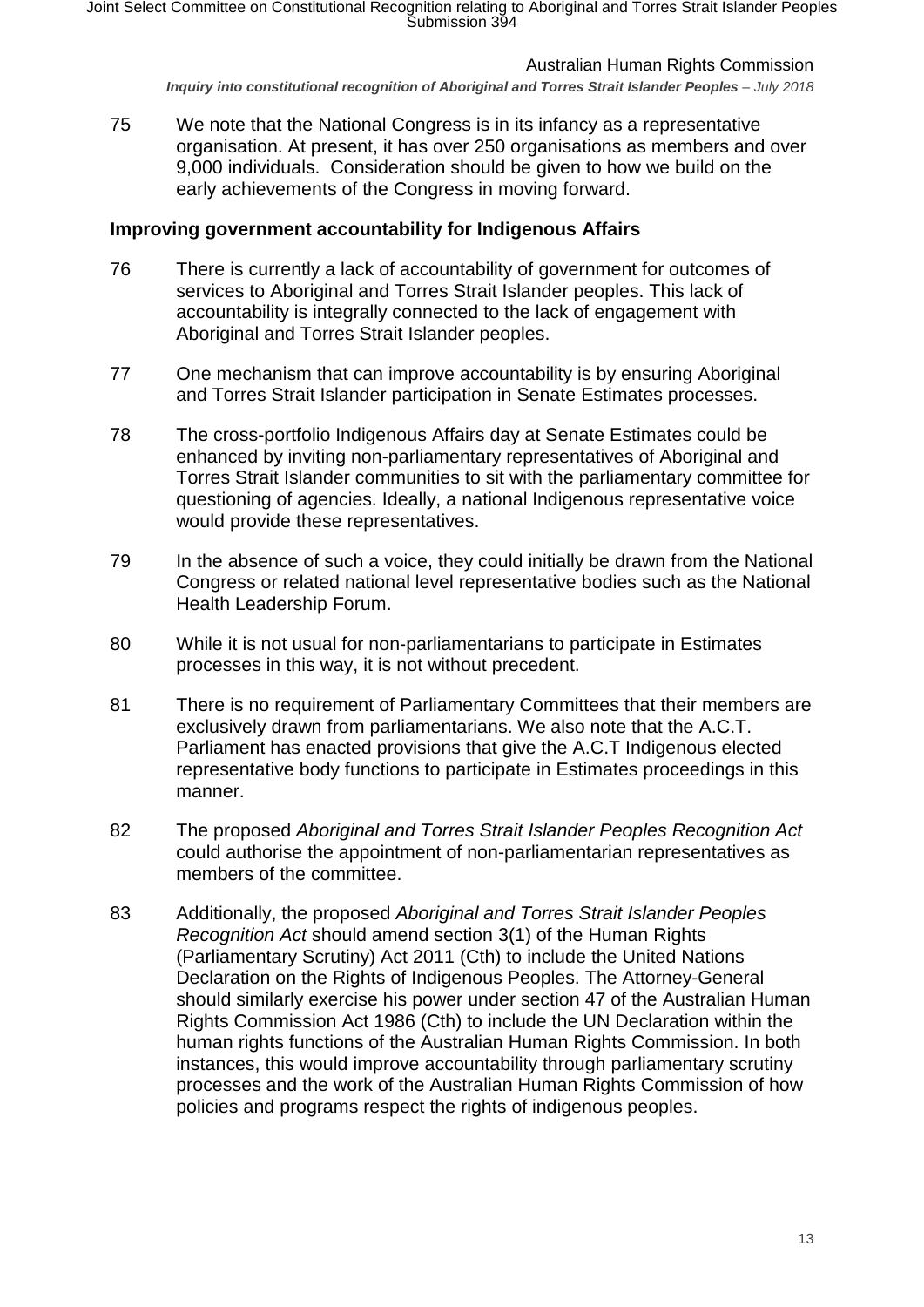*Inquiry into constitutional recognition of Aboriginal and Torres Strait Islander Peoples – July 2018* 

## <span id="page-13-0"></span>*Laying the foundations for a new relationship*

- 84 The above measures will make a positive contribution to the development of policy and delivery of services to Aboriginal and Torres Strait Islander peoples. Of themselves, they are not enough.
- 85 It is long overdue for the federal government to commit to entering discussions with Aboriginal and Torres Strait Islander peoples about the ongoing impact of colonisation – in other words, to deal with so-called 'unfinished business'.
- 86 Efforts to deal with unfinished business have constantly stalled due to the apparent fear by politicians that the outcomes of any negotiation process are uncertain. Such a stance entirely misses the point of such a process – that it is a negotiation. The point of negotiations is that one side of the negotiations do not impose their will on the other. Instead, mutual accommodation is sought based on dialogue.
- 87 We see two mechanisms to advance this:
	- 1) A fact-finding process to identify the scope and ongoing dimension of the harm caused to Aboriginal and Torres Strait Islander peoples since colonisation. Usually referred to as a Truth and Reconciliation Commission.

Australia has just seen the conclusion of one of the most successful truth and reconciliation processes in our history: The Royal Commission into Institutional Abuse of Children.

One option for a truth and reconciliation process would be to establish a Royal Commission with the well understood and well-defined powers that come with such an entity.

- 2) This Royal Truth and Reconciliation Commission should be accompanied by a legislated negotiation framework for ongoing discussions with Aboriginal and Torres Strait Islander peoples. There are examples of what such principles should cover through many processes in Australia, at the federal, state and territory level.
- 88 Precedents exist that show that committing to negotiate with Aboriginal and Torres Strait Islander peoples can be a positive experience that benefits the nation as a whole.
- 89 For example, in March 2008 all parliamentary parties signed the Statement of Intent to close the gap in Indigenous health inequality. The Statement committed governments to:
	- develop a comprehensive, long-term plan of action that is targeted to need, evidence-based and capable of addressing the existing inequities in health services, in order to achieve equality of health status and life expectancy between Aboriginal and Torres Strait Islander peoples and non- Indigenous Australians by 2030.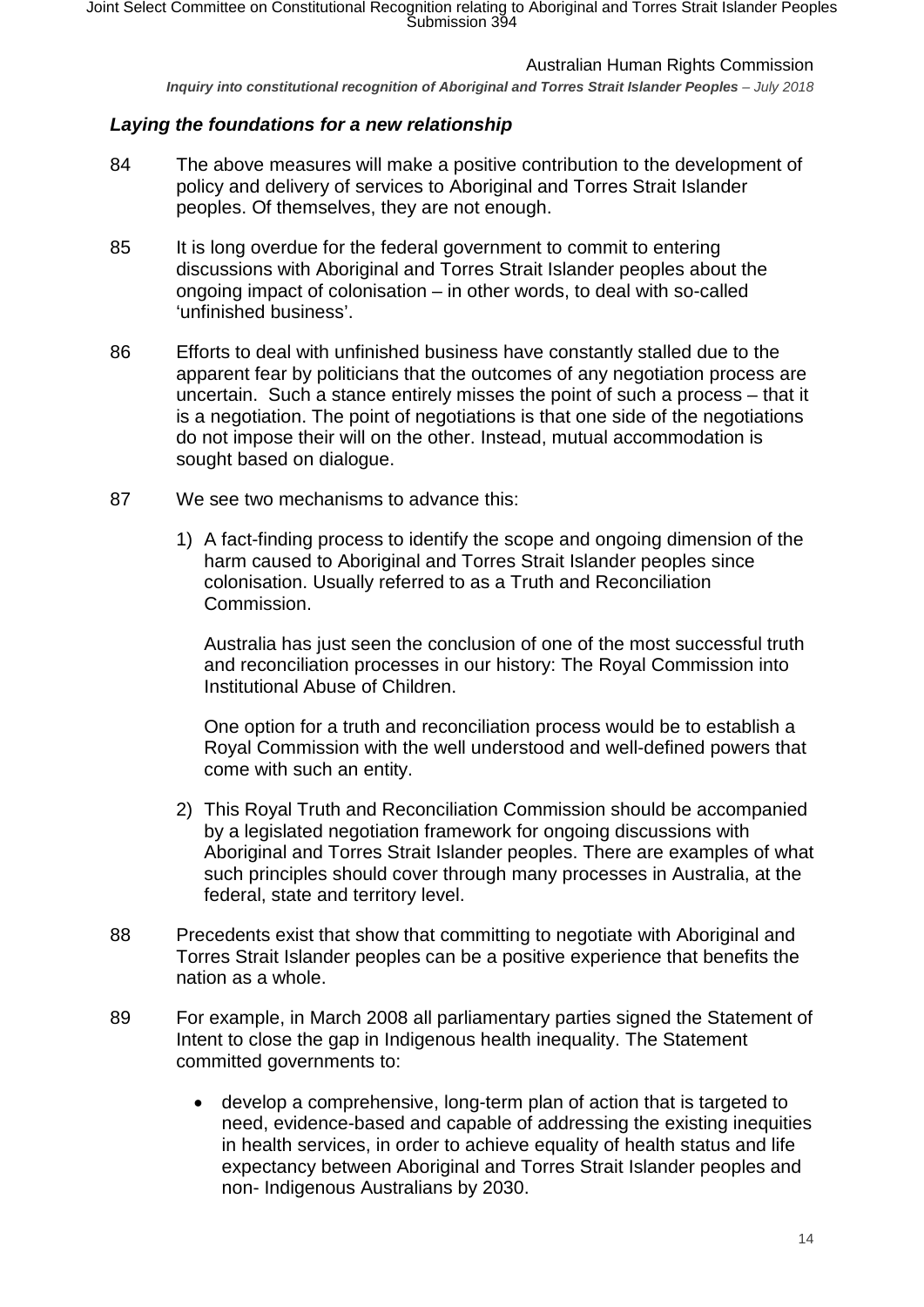Australian Human Rights Commission

*Inquiry into constitutional recognition of Aboriginal and Torres Strait Islander Peoples – July 2018* 

- ensure the full participation of Aboriginal and Torres Strait Islander peoples and their representative bodies in all aspects of addressing their health needs.
- respect and promote the rights of Aboriginal and Torres Strait Islander peoples, including by ensuring that health services are available, appropriate, accessible, affordable, and of good quality.
- measure, monitor, and report on our joint efforts, in accordance with benchmarks and targets, to ensure that we are progressively realising our shared ambitions.[4](#page-16-3)
- 90 Over ten years, this commitment has led to a range of significant outcomes, including:
	- The commitment by COAG to new inter-governmental arrangements for health service delivery.
	- The adoption of reforms for prioritising and delivery of health services to Aboriginal and Torres Strait Islander peoples in every jurisdiction in Australia.
	- A people's movement to support closing the gap.
	- The creation of the National Health Leadership Forum (NHLF) as a representative voice for Indigenous health sector agencies.
	- The development of a National Aboriginal and Torres Strait Islander Health Plan negotiated with the full involvement of Aboriginal and Torres Strait Islander representative bodies (through the NHLF).
	- Government accountability through the Prime Minister's annual Closing the Gap report which tracks progress against targets.
- 91 It has also started to see improvements in some indicators of well-being, well beyond the improvements realised in the decades prior. There is, however, still a significant distance to travel to achieve the full ambitions of the Close the Gap Statement of Intent. Significant measures to bridge this distance will be critical to ensure the current Closing the Gap Refresh process delivers effective outcomes for Aboriginal and Torres Strait Islander peoples.

# <span id="page-14-0"></span>**4 A new partnership**

- 92 The difficulties faced in achieving constitutional recognition over the past eight years reflect a broader malaise in the treatment of Aboriginal and Torres Strait Islander peoples in Australia.
- 93 There is a lack of willingness to engage in partnership with our communities on the issues that affect us most deeply in our day to day lives.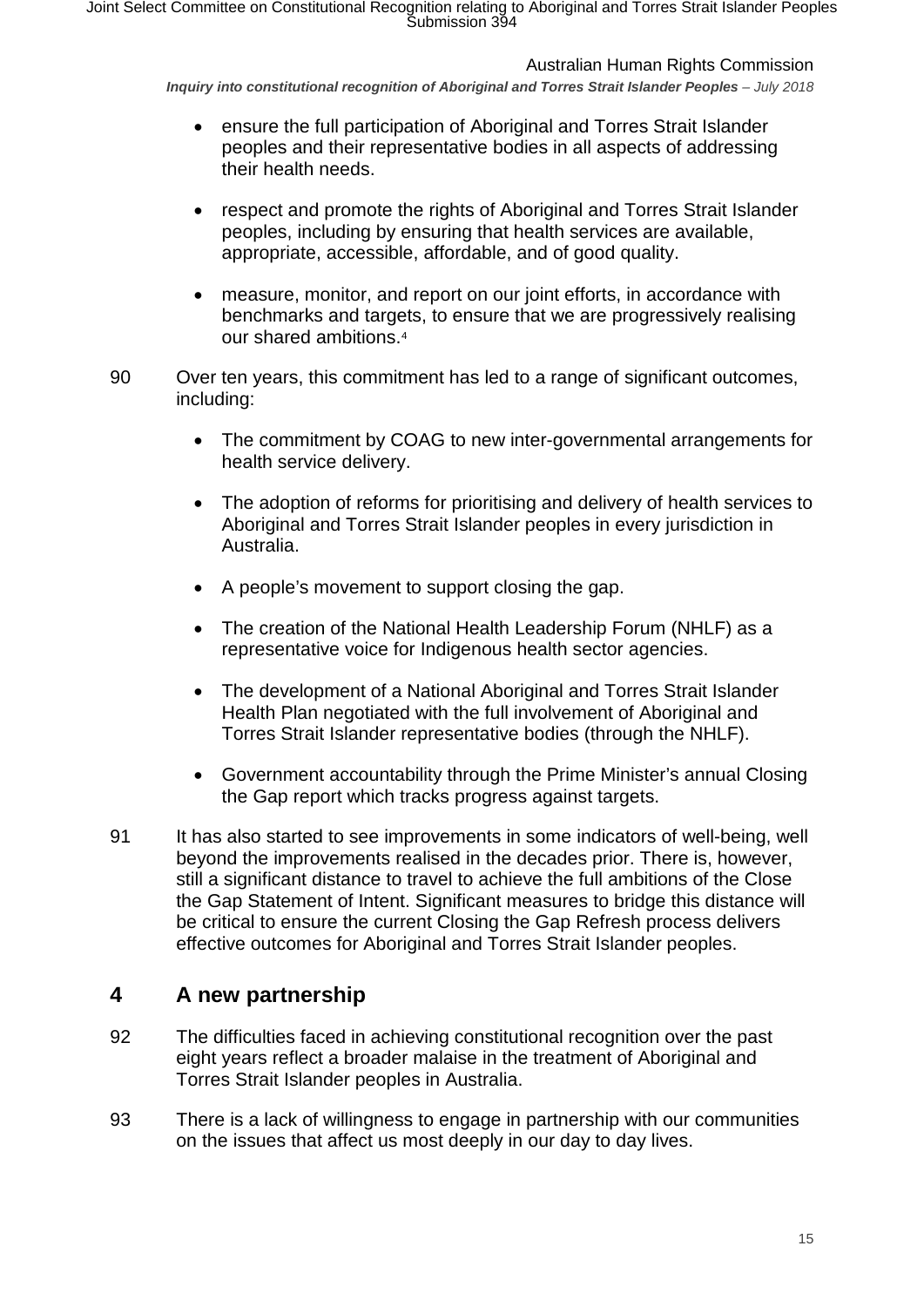*Inquiry into constitutional recognition of Aboriginal and Torres Strait Islander Peoples – July 2018* 

- 94 We are overdue for a respectful dialogue with Aboriginal and Torres Strait Islander peoples. It starts with negotiation on a relatively simple matter: getting racism out and recognition in to the Constitution.
- 95 The opportunity of constitutional reform that is broadly supported and achievable, should be embraced to lay a platform for dealing with the other major issues that lie at the core of the relationship between Aboriginal and Torres Strait Islander peoples and the nation-state of Australia.
- 96 Overseas experience in countries such as New Zealand, Canada, Norway and the United States of America tells us that we cannot entirely predict the final destination from a negotiation process.
- 97 There will be mistakes made along the way, and agreement will not always be possible on some matters. Key points on which consensus will emerge that simply cannot be imagined or foreseen at this time.
- 98 That is why above all else, the commitment to commence a negotiation process with Aboriginal and Torres Strait Islander peoples and ensure our representation in policy matters that affects us, is a commitment to a new relationship built in partnership.
- 99 As was stated in the first *Social Justice Report* to Parliament in 1993:

The recognition that social justice is about the enjoyment and exercise of human rights establishes a framework in which indigenous peoples cannot be regarded as the passive recipients of government largess but must be seen as active participants in the formulation of policies and the delivery of programs.<sup>[5](#page-16-4)</sup>

- 100 We urge this Committee to be bold in setting a determined path forward that can achieve these ambitions, by ensuring:
	- Nothing about us without us  $-$  let us be co-design partners.
	- Full accountability for government decision making that affects us.
	- Acknowledgment of the harm that has been caused in the past.
	- A seat at the table to have our say about our vision for a future, reconciled Australia.